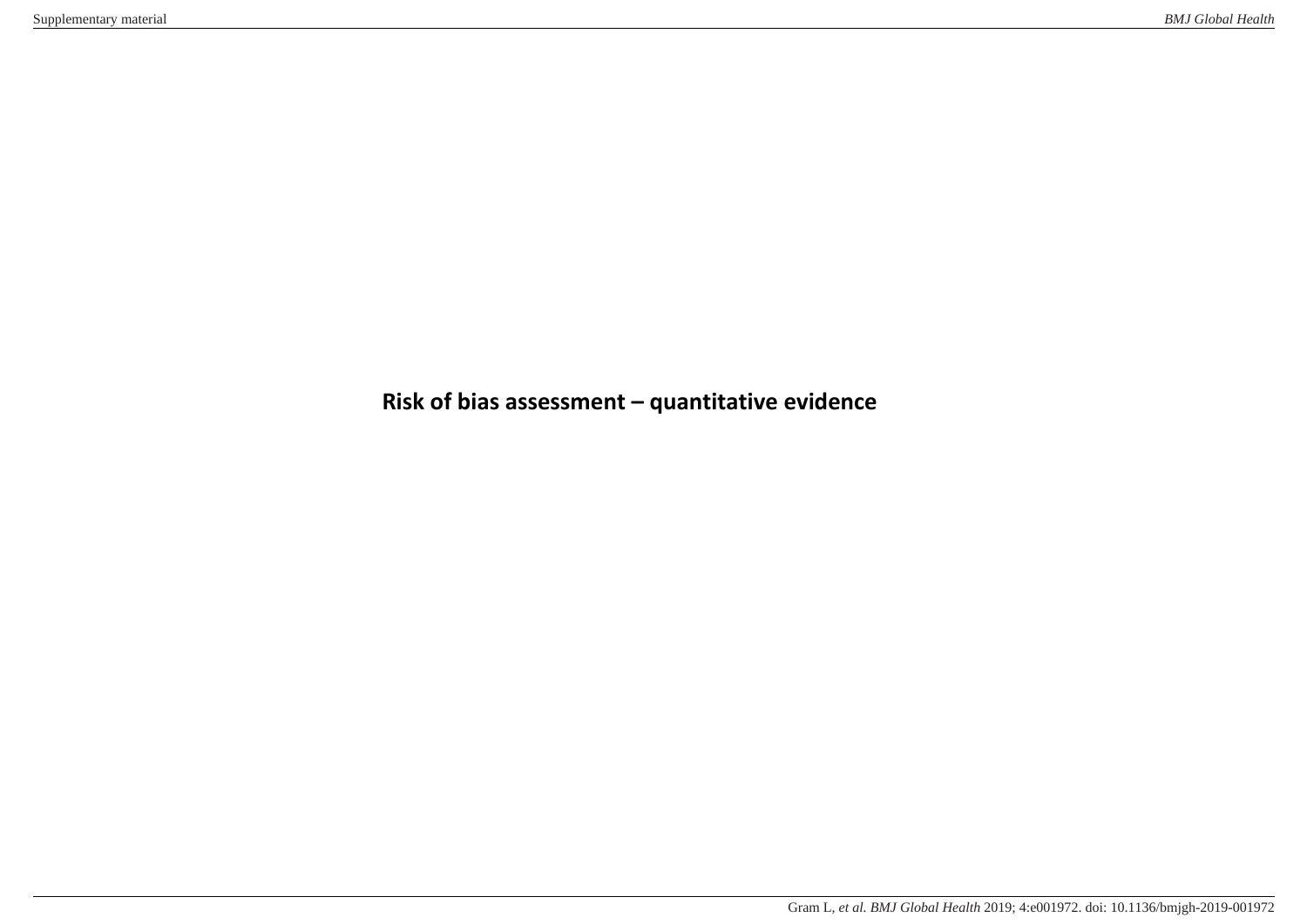| Author(s) and title                                                                                                                                                                | Year | Did the study<br>aim to explore<br>mechanisms.<br>enablers or<br>barriers? | Were the<br>characteristics<br>of the sample<br>adequately<br>described? | Did the<br>study<br>provide<br>estimates<br>of random<br>variability? | Have<br>actual p-<br>values, not<br>cutoffs,<br>been<br>reported? | Were the<br>main<br>findings of<br>the study<br>clearly<br>described? | Was the<br>sample<br>representative<br>of the target<br>population? | Were<br>statistical<br>tests<br>appropriately<br>used? | Were the<br>main<br>measures<br>used valid<br>and<br>reliable? | Was there<br>adequate<br>adjustment<br>for<br>confounding? | <b>Was missing</b><br>data<br>appropriately<br>taken into<br>account? | Did the study<br>present a<br>mediation or<br>interaction<br>analysis of<br>intervention<br>effect? |
|------------------------------------------------------------------------------------------------------------------------------------------------------------------------------------|------|----------------------------------------------------------------------------|--------------------------------------------------------------------------|-----------------------------------------------------------------------|-------------------------------------------------------------------|-----------------------------------------------------------------------|---------------------------------------------------------------------|--------------------------------------------------------|----------------------------------------------------------------|------------------------------------------------------------|-----------------------------------------------------------------------|-----------------------------------------------------------------------------------------------------|
| Azad et al. Effect of scaling<br>up women's groups on<br>birth outcomes in three<br>rural districts in<br>Bangladesh: a cluster-<br>randomised controlled trial                    | 2012 | No                                                                         | Yes                                                                      | <b>No</b>                                                             | <b>No</b>                                                         | Yes                                                                   | Unclear                                                             | No                                                     | Unclear                                                        | Yes                                                        | Unclear                                                               | <b>No</b>                                                                                           |
| Babalola et al. Impact of a<br>communication<br>programme on female<br>genital cutting in eastern<br>Nigeria                                                                       | 2006 | No                                                                         | Yes                                                                      | Yes                                                                   | <b>No</b>                                                         | Yes                                                                   | Yes                                                                 | Yes                                                    | Unclear                                                        | Partially                                                  | No                                                                    | No                                                                                                  |
| Bhattacharjee et al.<br>Understanding the role of<br>peer group membership in<br>reducing HIV-related risk<br>and vulnerability among<br>female sex workers in<br>Karnataka, India | 2013 | Yes                                                                        | Yes                                                                      | Yes                                                                   | Yes                                                               | Yes                                                                   | Yes                                                                 | Yes                                                    | Unclear                                                        | Unclear                                                    | No                                                                    | No                                                                                                  |
| Blankenship et al. Power,<br>community mobilization,<br>and condom use practices<br>among female sex workers<br>in Andhra Pradesh, India                                           | 2008 | Yes                                                                        | Yes                                                                      | Yes                                                                   | No                                                                | Yes                                                                   | <b>No</b>                                                           | Yes                                                    | Unclear                                                        | No                                                         | No                                                                    | No                                                                                                  |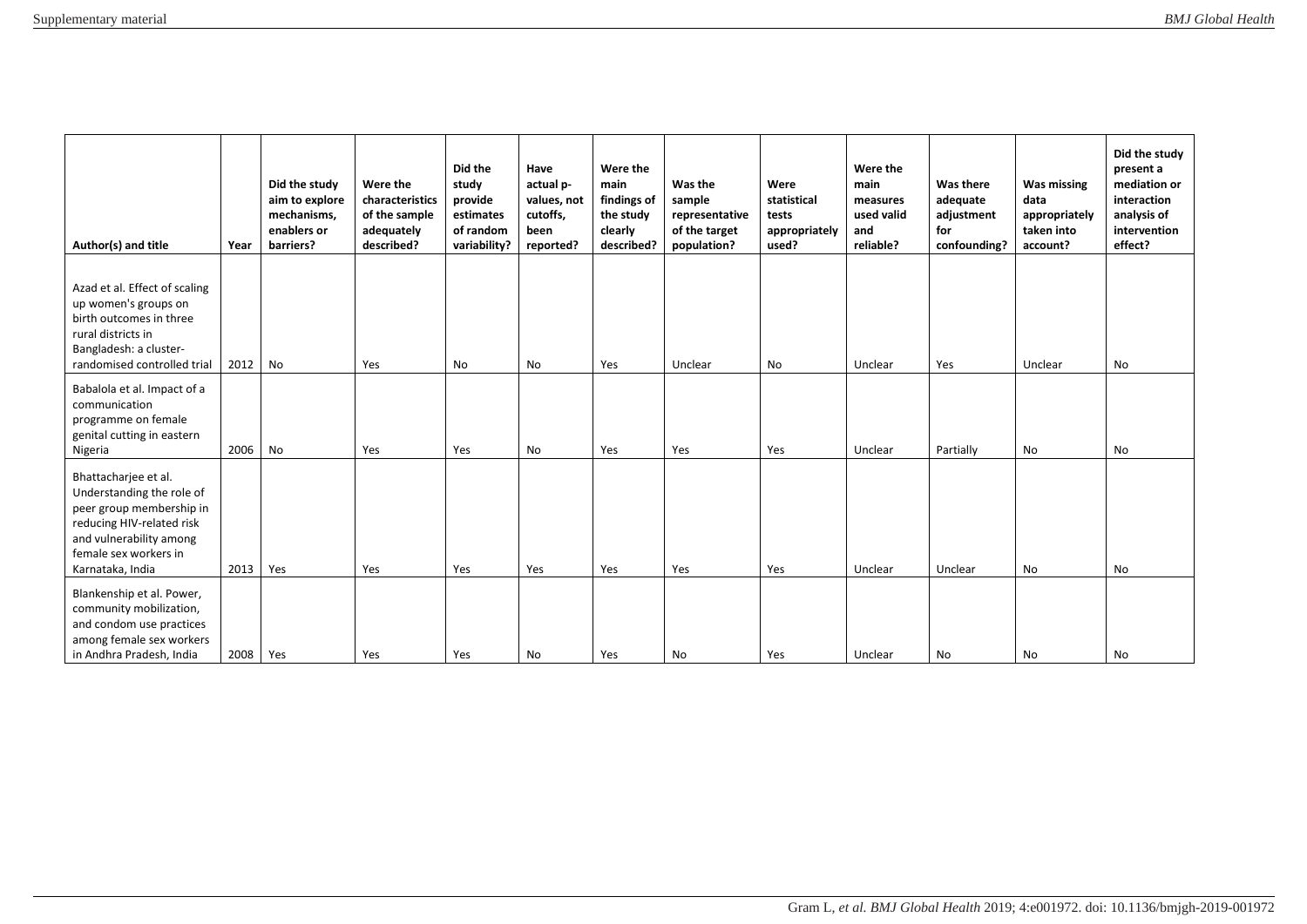| Author(s) and title                                                                                                                                                                                                          | Year | Did the study<br>aim to explore<br>mechanisms,<br>enablers or<br>barriers? | Were the<br>characteristics<br>of the sample<br>adequately<br>described? | Did the<br>study<br>provide<br>estimates<br>of random<br>variability? | Have<br>actual p-<br>values, not<br>cutoffs,<br>been<br>reported? | Were the<br>main<br>findings of<br>the study<br>clearly<br>described? | Was the<br>sample<br>representative<br>of the target<br>population? | Were<br>statistical<br>tests<br>appropriately<br>used? | Were the<br>main<br>measures<br>used valid<br>and<br>reliable? | Was there<br>adequate<br>adjustment<br>for<br>confounding? | <b>Was missing</b><br>data<br>appropriately<br>taken into<br>account? | Did the study<br>present a<br>mediation or<br>interaction<br>analysis of<br>intervention<br>effect? |
|------------------------------------------------------------------------------------------------------------------------------------------------------------------------------------------------------------------------------|------|----------------------------------------------------------------------------|--------------------------------------------------------------------------|-----------------------------------------------------------------------|-------------------------------------------------------------------|-----------------------------------------------------------------------|---------------------------------------------------------------------|--------------------------------------------------------|----------------------------------------------------------------|------------------------------------------------------------|-----------------------------------------------------------------------|-----------------------------------------------------------------------------------------------------|
| Brazier et al. The value of<br>building health promotion<br>capacities within<br>communities: Evidence<br>from a maternal health<br>intervention in Guinea                                                                   | 2014 | Yes                                                                        | Yes                                                                      | Yes                                                                   | No                                                                | Yes                                                                   | Yes                                                                 | Yes                                                    | Unclear                                                        | Partially                                                  | No                                                                    | No                                                                                                  |
| Diop & Askew. The<br>Effectiveness of a<br>Community-Based<br><b>Education Program on</b><br>Abandoning Female<br><b>Genital Mutilation/Cutting</b><br>in Senegal                                                            | 2009 | No                                                                         | Yes                                                                      | No                                                                    | No                                                                | Yes                                                                   | No                                                                  | Yes                                                    | Unclear                                                        | No                                                         | No                                                                    | No                                                                                                  |
| Gaikwad et al. How<br>effective is community<br>mobilisation in HIV<br>prevention among highly<br>diverse sex workers in<br>urban settings? The Aastha<br>intervention experience in<br>Mumbai and Thane<br>districts, India | 2012 | Yes                                                                        | No                                                                       | Yes                                                                   | <b>No</b>                                                         | Yes                                                                   | Yes                                                                 | Yes                                                    | Unclear                                                        | Partially                                                  | No                                                                    | <b>No</b>                                                                                           |
| George et al. Can<br>community action improve<br>equity for maternal health<br>and how does it do so?<br>Research findings from<br>Gujarat, India                                                                            | 2018 | Yes                                                                        | No.                                                                      | Yes                                                                   | Yes                                                               | No                                                                    | Unclear                                                             | Yes                                                    | Yes                                                            | Partially                                                  | No                                                                    | No                                                                                                  |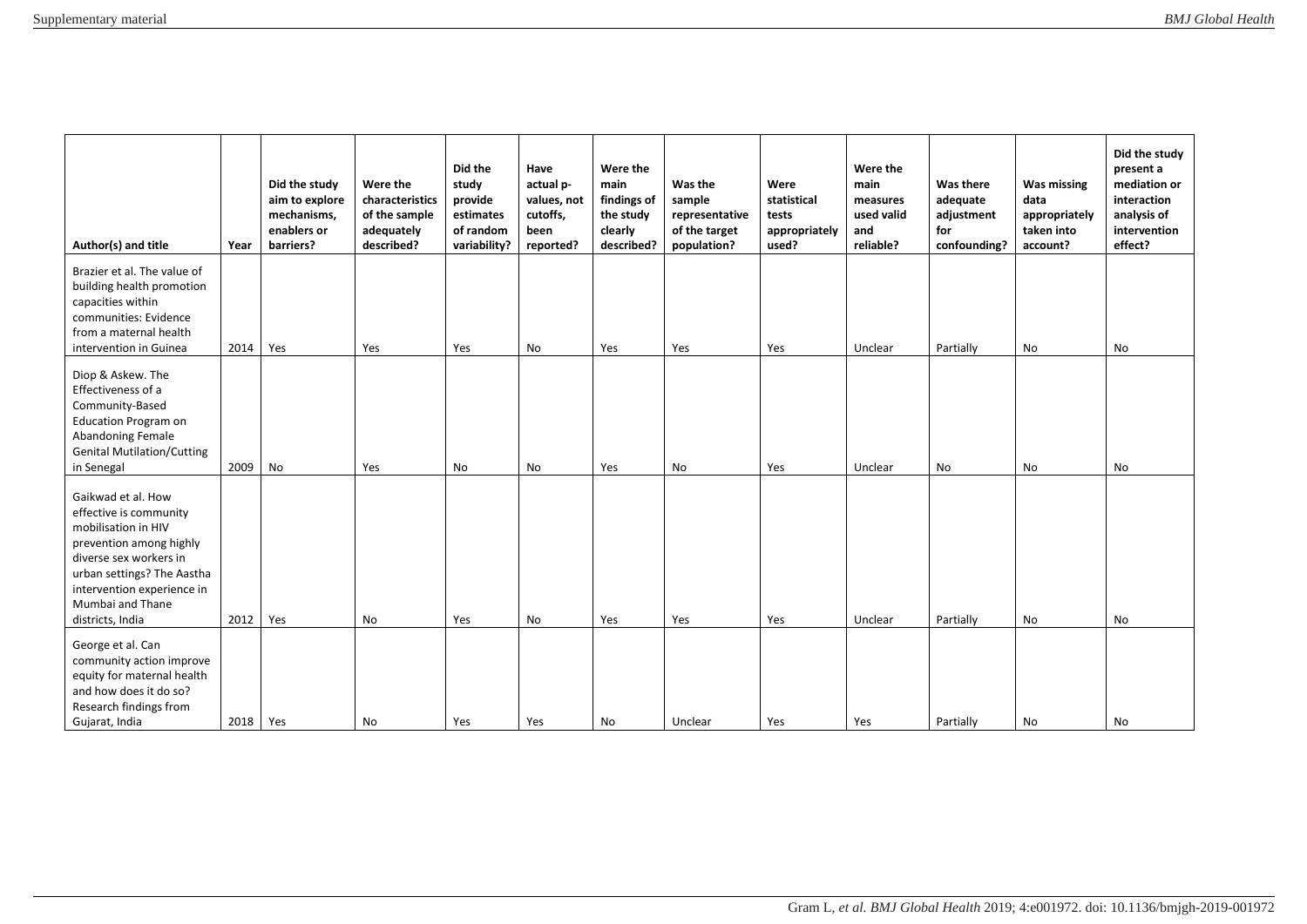| Author(s) and title                                                                                                                                                                                | Year | Did the study<br>aim to explore<br>mechanisms,<br>enablers or<br>barriers? | Were the<br>characteristics<br>of the sample<br>adequately<br>described? | Did the<br>study<br>provide<br>estimates<br>of random<br>variability? | Have<br>actual p-<br>values, not<br>cutoffs,<br>been<br>reported? | Were the<br>main<br>findings of<br>the study<br>clearly<br>described? | Was the<br>sample<br>representative<br>of the target<br>population? | Were<br>statistical<br>tests<br>appropriately<br>used? | Were the<br>main<br>measures<br>used valid<br>and<br>reliable? | Was there<br>adequate<br>adjustment<br>for<br>confounding? | <b>Was missing</b><br>data<br>appropriately<br>taken into<br>account? | Did the study<br>present a<br>mediation or<br>interaction<br>analysis of<br>intervention<br>effect? |
|----------------------------------------------------------------------------------------------------------------------------------------------------------------------------------------------------|------|----------------------------------------------------------------------------|--------------------------------------------------------------------------|-----------------------------------------------------------------------|-------------------------------------------------------------------|-----------------------------------------------------------------------|---------------------------------------------------------------------|--------------------------------------------------------|----------------------------------------------------------------|------------------------------------------------------------|-----------------------------------------------------------------------|-----------------------------------------------------------------------------------------------------|
| Gram et al. Do<br>Participatory Learning and<br><b>Action Women's Groups</b><br>Alone or Combined with<br>Cash or Food Transfers<br><b>Expand Women's Agency</b><br>in Rural Nepal?                | 2018 | Yes                                                                        | Yes                                                                      | Yes                                                                   | No                                                                | Yes                                                                   | Yes                                                                 | Yes                                                    | Yes                                                            | Yes                                                        | Yes                                                                   | No                                                                                                  |
| Gram et al. The long-term<br>impact of community<br>mobilisation through<br>participatory women's<br>groups on women's agency<br>in the household: A follow-<br>up study to the<br>Makwanpur trial | 2018 | Yes                                                                        | Yes                                                                      | Yes                                                                   | No                                                                | Yes                                                                   | Yes                                                                 | Yes                                                    | Yes                                                            | Yes                                                        | Yes                                                                   | No                                                                                                  |
| Guha et al. Risk reduction<br>and perceived collective<br>efficacy and community<br>support among female sex<br>workers in Tamil Nadu and<br>Maharashtra, India: the<br>importance of context      | 2012 | Yes                                                                        | <b>No</b>                                                                | Yes                                                                   | Yes                                                               | Yes                                                                   | Yes                                                                 | Yes                                                    | Unclear                                                        | Partially                                                  | No                                                                    | No                                                                                                  |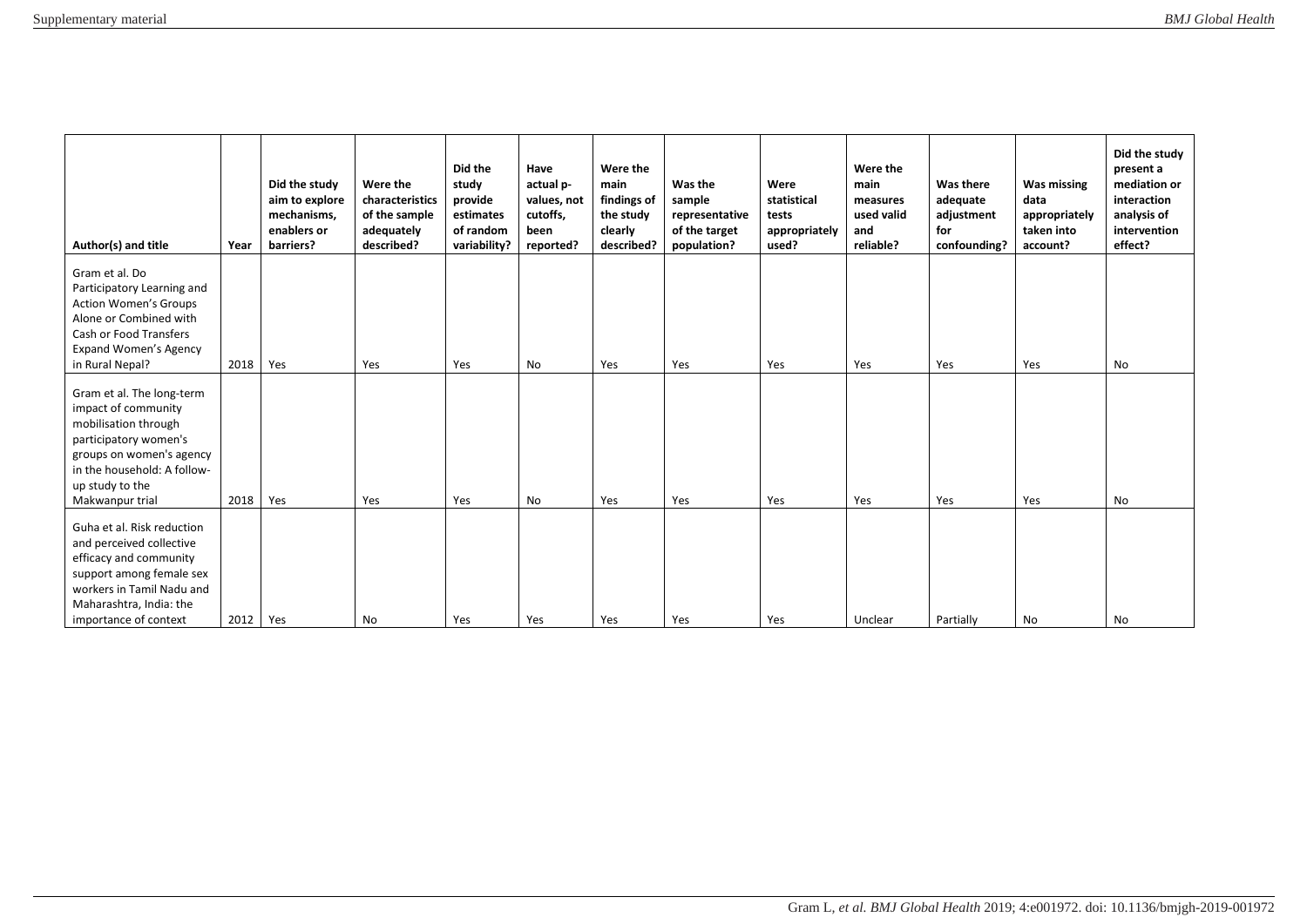| Author(s) and title                                                                                                                                                                                          | Year | Did the study<br>aim to explore<br>mechanisms.<br>enablers or<br>barriers? | Were the<br>characteristics<br>of the sample<br>adequately<br>described? | Did the<br>study<br>provide<br>estimates<br>of random<br>variability? | Have<br>actual p-<br>values, not<br>cutoffs,<br>been<br>reported? | Were the<br>main<br>findings of<br>the study<br>clearly<br>described? | Was the<br>sample<br>representative<br>of the target<br>population? | Were<br>statistical<br>tests<br>appropriately<br>used? | Were the<br>main<br>measures<br>used valid<br>and<br>reliable? | Was there<br>adequate<br>adjustment<br>for<br>confounding? | <b>Was missing</b><br>data<br>appropriately<br>taken into<br>account? | Did the study<br>present a<br>mediation or<br>interaction<br>analysis of<br>intervention<br>effect? |
|--------------------------------------------------------------------------------------------------------------------------------------------------------------------------------------------------------------|------|----------------------------------------------------------------------------|--------------------------------------------------------------------------|-----------------------------------------------------------------------|-------------------------------------------------------------------|-----------------------------------------------------------------------|---------------------------------------------------------------------|--------------------------------------------------------|----------------------------------------------------------------|------------------------------------------------------------|-----------------------------------------------------------------------|-----------------------------------------------------------------------------------------------------|
| Gupta et al. Gender norms<br>and economic<br>empowerment<br>intervention to reduce<br>intimate partner violence<br>against women in rural<br>Côte d'Ivoire: a<br>randomized controlled<br>pilot study        | 2013 | No                                                                         | Yes                                                                      | Yes                                                                   | Yes                                                               | Yes                                                                   | Yes                                                                 | Yes                                                    | Yes                                                            | Yes                                                        | Yes                                                                   | No                                                                                                  |
| Hargreaves et al. Process<br>evaluation of the<br>Intervention with<br>Microfinance for AIDS and<br>Gender Equity (IMAGE) in<br>rural South Africa.                                                          | 2009 | Yes                                                                        | Yes                                                                      | No                                                                    | No                                                                | Yes                                                                   | Unclear                                                             | Yes                                                    | Yes                                                            | No                                                         | No                                                                    | No                                                                                                  |
| Hossain et al. Working with<br>men to prevent intimate<br>partner violence in a<br>conflict-affected setting: A<br>pilot cluster randomized<br>controlled trial in rural<br>Côte d'Ivoire                    | 2014 | No                                                                         | Yes                                                                      | Yes                                                                   | No                                                                | Yes                                                                   | Unclear                                                             | No                                                     | Yes                                                            | Yes                                                        | No                                                                    | No                                                                                                  |
| Houweling et al. Reaching<br>the poor with health<br>interventions: Programme-<br>incidence analysis of seven<br>randomised trials of<br>women's groups to reduce<br>newborn mortality in Asia<br>and Africa | 2015 | Yes                                                                        | Yes                                                                      | Yes                                                                   | Yes                                                               | Yes                                                                   | Yes                                                                 | Yes                                                    | Yes                                                            | Partially                                                  | No                                                                    | No                                                                                                  |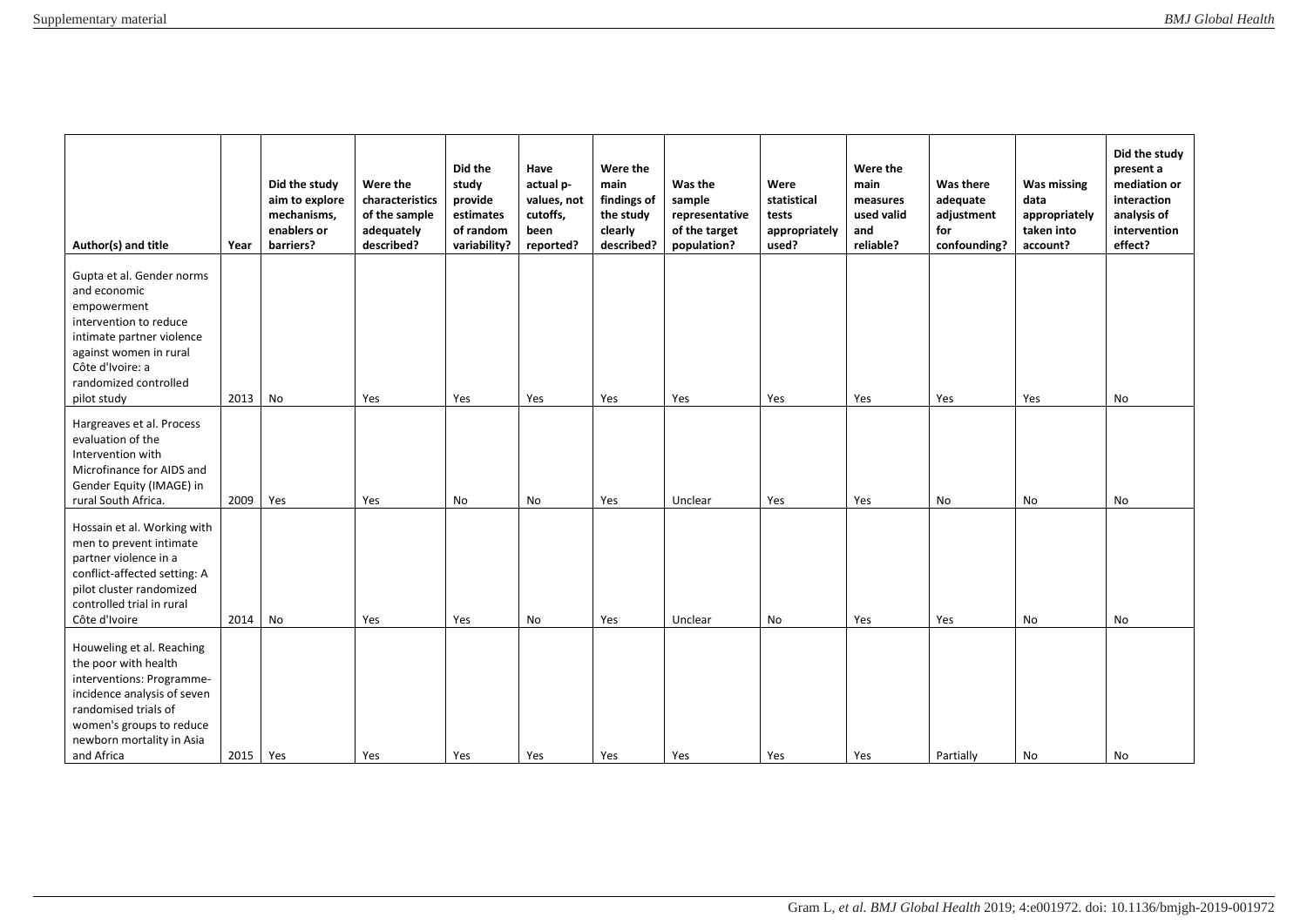| Author(s) and title                                                                                                                                                                 | Year | Did the study<br>aim to explore<br>mechanisms,<br>enablers or<br>barriers? | Were the<br>characteristics<br>of the sample<br>adequately<br>described? | Did the<br>study<br>provide<br>estimates<br>of random<br>variability? | Have<br>actual p-<br>values, not<br>cutoffs,<br>been<br>reported? | Were the<br>main<br>findings of<br>the study<br>clearly<br>described? | Was the<br>sample<br>representative<br>of the target<br>population? | Were<br>statistical<br>tests<br>appropriately<br>used? | Were the<br>main<br>measures<br>used valid<br>and<br>reliable? | Was there<br>adequate<br>adjustment<br>for<br>confounding? | Was missing<br>data<br>appropriately<br>taken into<br>account? | Did the study<br>present a<br>mediation or<br>interaction<br>analysis of<br>intervention<br>effect? |
|-------------------------------------------------------------------------------------------------------------------------------------------------------------------------------------|------|----------------------------------------------------------------------------|--------------------------------------------------------------------------|-----------------------------------------------------------------------|-------------------------------------------------------------------|-----------------------------------------------------------------------|---------------------------------------------------------------------|--------------------------------------------------------|----------------------------------------------------------------|------------------------------------------------------------|----------------------------------------------------------------|-----------------------------------------------------------------------------------------------------|
| Kim et al. Understanding<br>the Impact of a<br>Microfinance-Based<br>Intervention on Women's<br>Empowerment and the<br>Reduction of Intimate<br>Partner Violence in South<br>Africa | 2007 | Yes                                                                        | Yes                                                                      | Yes                                                                   | No                                                                | Yes                                                                   | No                                                                  | No                                                     | Unclear                                                        | Yes                                                        | No                                                             | No                                                                                                  |
| Kuhlmann et al. Investing<br>in communities: Evaluating<br>the added value of<br>community mobilization on<br>HIV prevention outcomes<br>among FSWs in India                        | 2014 | Yes                                                                        | Yes                                                                      | Yes                                                                   | Yes                                                               | Yes                                                                   | Yes                                                                 | Yes                                                    | Yes                                                            | Partially                                                  | No                                                             | Yes                                                                                                 |
| Morrison et al. Women's<br>health groups to improve<br>perinatal care in rural<br>Nepal                                                                                             | 2005 | Yes                                                                        | No                                                                       | No                                                                    | No                                                                | Yes                                                                   | Yes                                                                 | No                                                     | Yes                                                            | Yes                                                        | Yes                                                            | No                                                                                                  |
| Mozumdar et al. Increasing<br>knowledge of home based<br>maternal and newborn<br>care using self-help groups:<br>Evidence from rural Uttar<br>Pradesh, India                        | 2018 | No                                                                         | <b>No</b>                                                                | <b>No</b>                                                             | Yes                                                               | Yes                                                                   | Unclear                                                             | Yes                                                    | Yes                                                            | Partially                                                  | No                                                             | No                                                                                                  |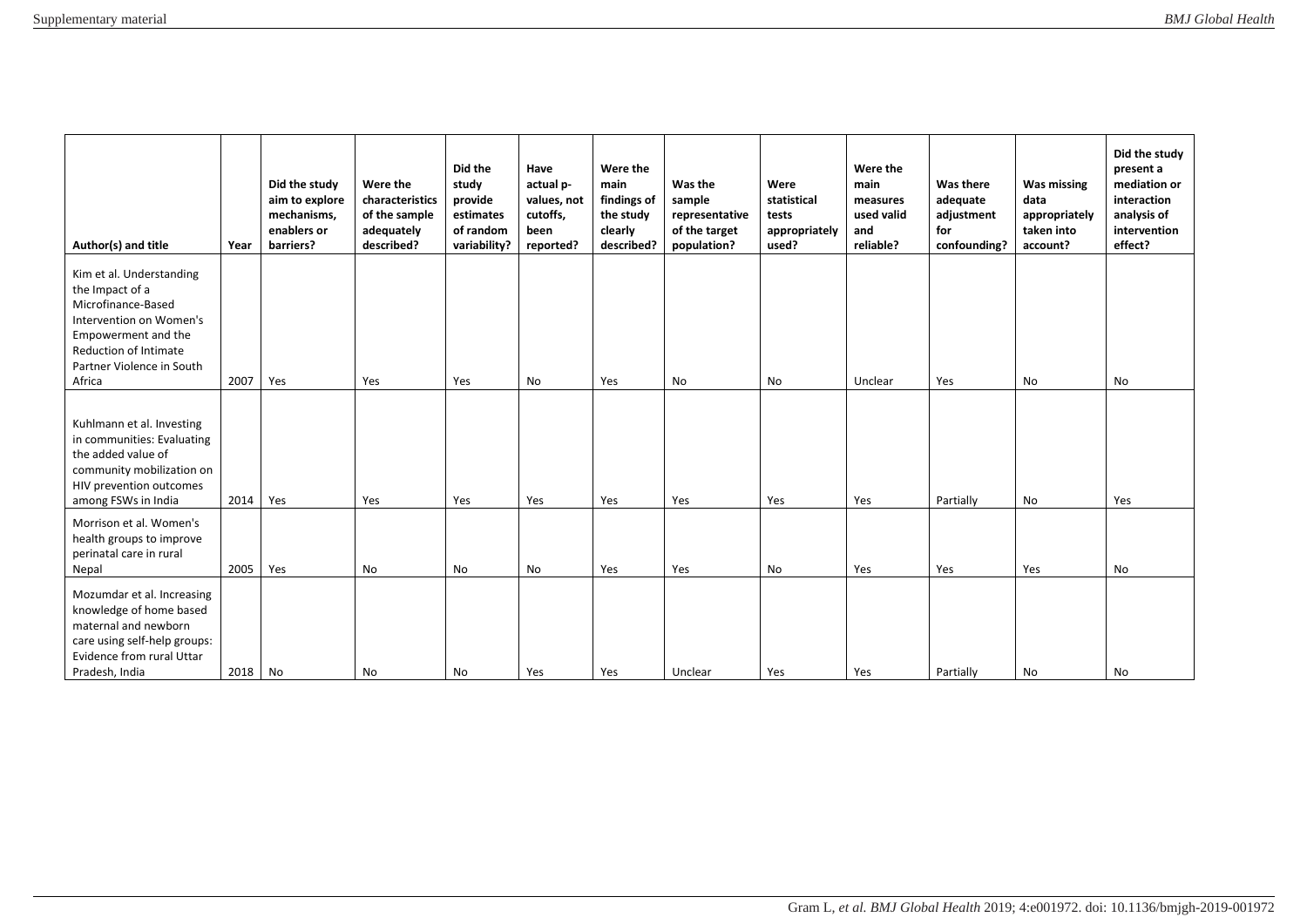| Author(s) and title                                                                                                                                                                                                                                          | Year    | Did the study<br>aim to explore<br>mechanisms,<br>enablers or<br>barriers? | Were the<br>characteristics<br>of the sample<br>adequately<br>described? | Did the<br>study<br>provide<br>estimates<br>of random<br>variability? | Have<br>actual p-<br>values, not<br>cutoffs,<br>been<br>reported? | Were the<br>main<br>findings of<br>the study<br>clearly<br>described? | Was the<br>sample<br>representative<br>of the target<br>population? | Were<br>statistical<br>tests<br>appropriately<br>used? | Were the<br>main<br>measures<br>used valid<br>and<br>reliable? | Was there<br>adequate<br>adjustment<br>for<br>confounding? | <b>Was missing</b><br>data<br>appropriately<br>taken into<br>account? | Did the study<br>present a<br>mediation or<br>interaction<br>analysis of<br>intervention<br>effect? |
|--------------------------------------------------------------------------------------------------------------------------------------------------------------------------------------------------------------------------------------------------------------|---------|----------------------------------------------------------------------------|--------------------------------------------------------------------------|-----------------------------------------------------------------------|-------------------------------------------------------------------|-----------------------------------------------------------------------|---------------------------------------------------------------------|--------------------------------------------------------|----------------------------------------------------------------|------------------------------------------------------------|-----------------------------------------------------------------------|-----------------------------------------------------------------------------------------------------|
| Nagarajan et al. Female sex<br>worker's participation in<br>the community<br>mobilization process: Two<br>distinct forms of<br>participations and<br>associated contextual<br>factors                                                                        | 2014    | Yes                                                                        | Yes                                                                      | Yes                                                                   | No                                                                | No                                                                    | Yes                                                                 | Yes                                                    | No                                                             | No                                                         | No                                                                    | No                                                                                                  |
| Narayanan et al.<br>Monitoring community<br>mobilisation and<br>organisational capacity<br>among high-risk groups in<br>a large-scale HIV<br>prevention programme in<br>India: selected findings<br>using a Community<br>Ownership and<br>Preparedness Index | 2012    | Yes                                                                        | Yes                                                                      | No                                                                    | No                                                                | No                                                                    | Unclear                                                             | No                                                     | Unclear                                                        | No                                                         | No                                                                    | No                                                                                                  |
| Naved et al. A cluster<br>randomized controlled trial<br>to assess the impact of<br>SAFE on spousal violence<br>against women and girls in<br>slums of Dhaka,<br>Bangladesh                                                                                  | 2018 No |                                                                            | Yes                                                                      | Yes                                                                   | No                                                                | Yes                                                                   | Yes                                                                 | Yes                                                    | Yes                                                            | Yes                                                        | No                                                                    | No                                                                                                  |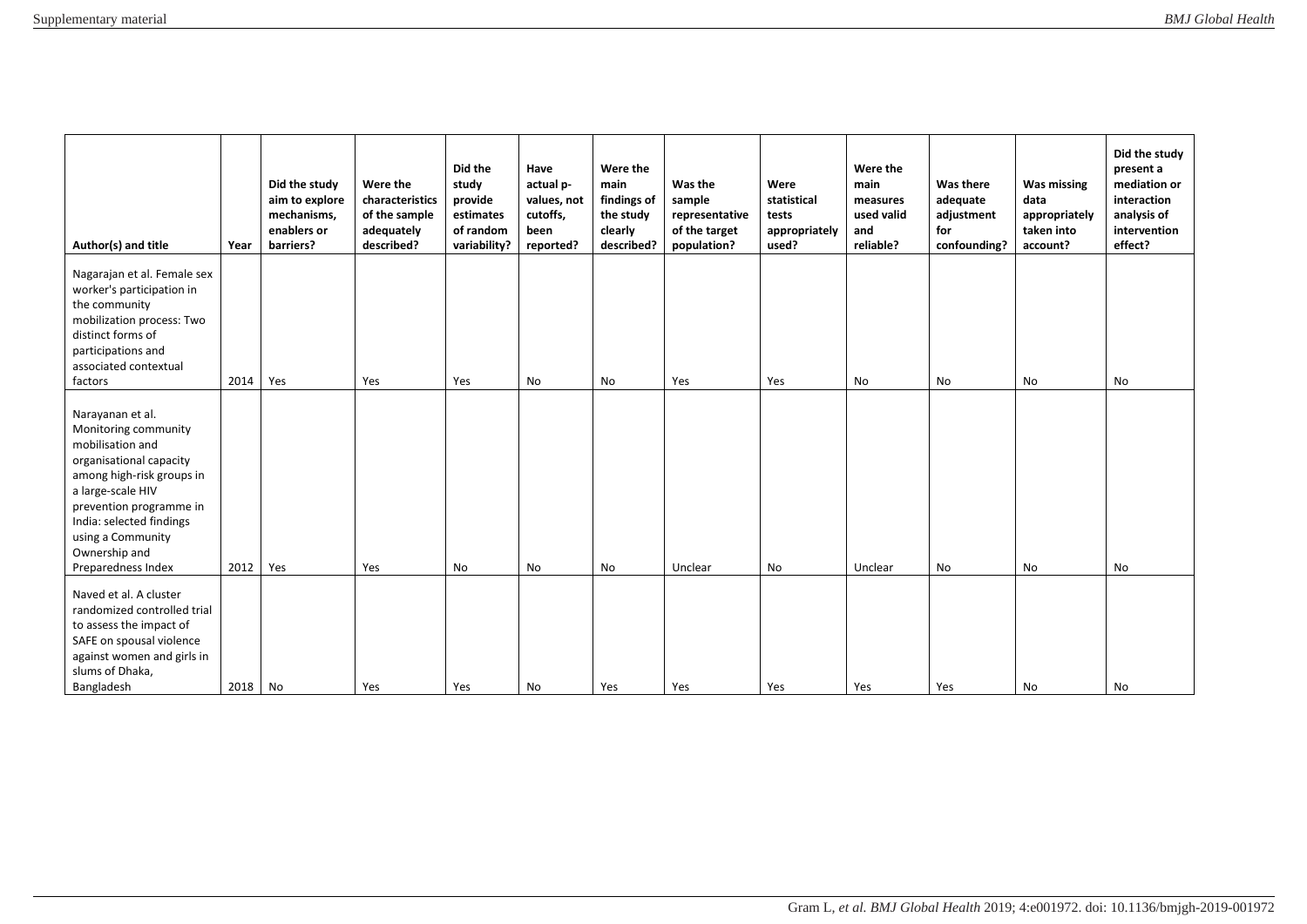| Author(s) and title                                                                                                                                                                                                                                             | Year | Did the study<br>aim to explore<br>mechanisms,<br>enablers or<br>barriers? | Were the<br>characteristics<br>of the sample<br>adequately<br>described? | Did the<br>study<br>provide<br>estimates<br>of random<br>variability? | Have<br>actual p-<br>values, not<br>cutoffs,<br>been<br>reported? | Were the<br>main<br>findings of<br>the study<br>clearly<br>described? | Was the<br>sample<br>representative<br>of the target<br>population? | Were<br>statistical<br>tests<br>appropriately<br>used? | Were the<br>main<br>measures<br>used valid<br>and<br>reliable? | Was there<br>adequate<br>adjustment<br>for<br>confounding? | Was missing<br>data<br>appropriately<br>taken into<br>account? | Did the study<br>present a<br>mediation or<br>interaction<br>analysis of<br>intervention<br>effect? |
|-----------------------------------------------------------------------------------------------------------------------------------------------------------------------------------------------------------------------------------------------------------------|------|----------------------------------------------------------------------------|--------------------------------------------------------------------------|-----------------------------------------------------------------------|-------------------------------------------------------------------|-----------------------------------------------------------------------|---------------------------------------------------------------------|--------------------------------------------------------|----------------------------------------------------------------|------------------------------------------------------------|----------------------------------------------------------------|-----------------------------------------------------------------------------------------------------|
| Pronyk et al. Can social<br>capital be intentionally<br>generated? A randomized<br>trial from rural South<br>Africa                                                                                                                                             | 2008 | Yes                                                                        | Yes                                                                      | Yes                                                                   | Yes                                                               | Yes                                                                   | No                                                                  | No                                                     | Yes                                                            | Yes                                                        | No                                                             | No                                                                                                  |
| Prost et al. Women's<br>groups practising<br>participatory learning and<br>action to improve maternal<br>and newborn health in<br>low-resource settings: a<br>systematic review and<br>meta-analysis                                                            | 2013 | No                                                                         | Yes                                                                      | Yes                                                                   | Yes                                                               | Yes                                                                   | Yes                                                                 | Yes                                                    | Yes                                                            | No                                                         | Yes                                                            | Yes                                                                                                 |
| Saggurti et al. Community<br>collectivization and its<br>association with consistent<br>condom use and STI<br>treatment-seeking<br>behaviors among female<br>sex workers and high-risk<br>men who have sex with<br>men/transgenders in<br>Andhra Pradesh, India | 2013 | Yes                                                                        | Yes                                                                      | Yes                                                                   | No                                                                | Yes                                                                   | Yes                                                                 | Yes                                                    | Yes                                                            | No                                                         | No                                                             | No                                                                                                  |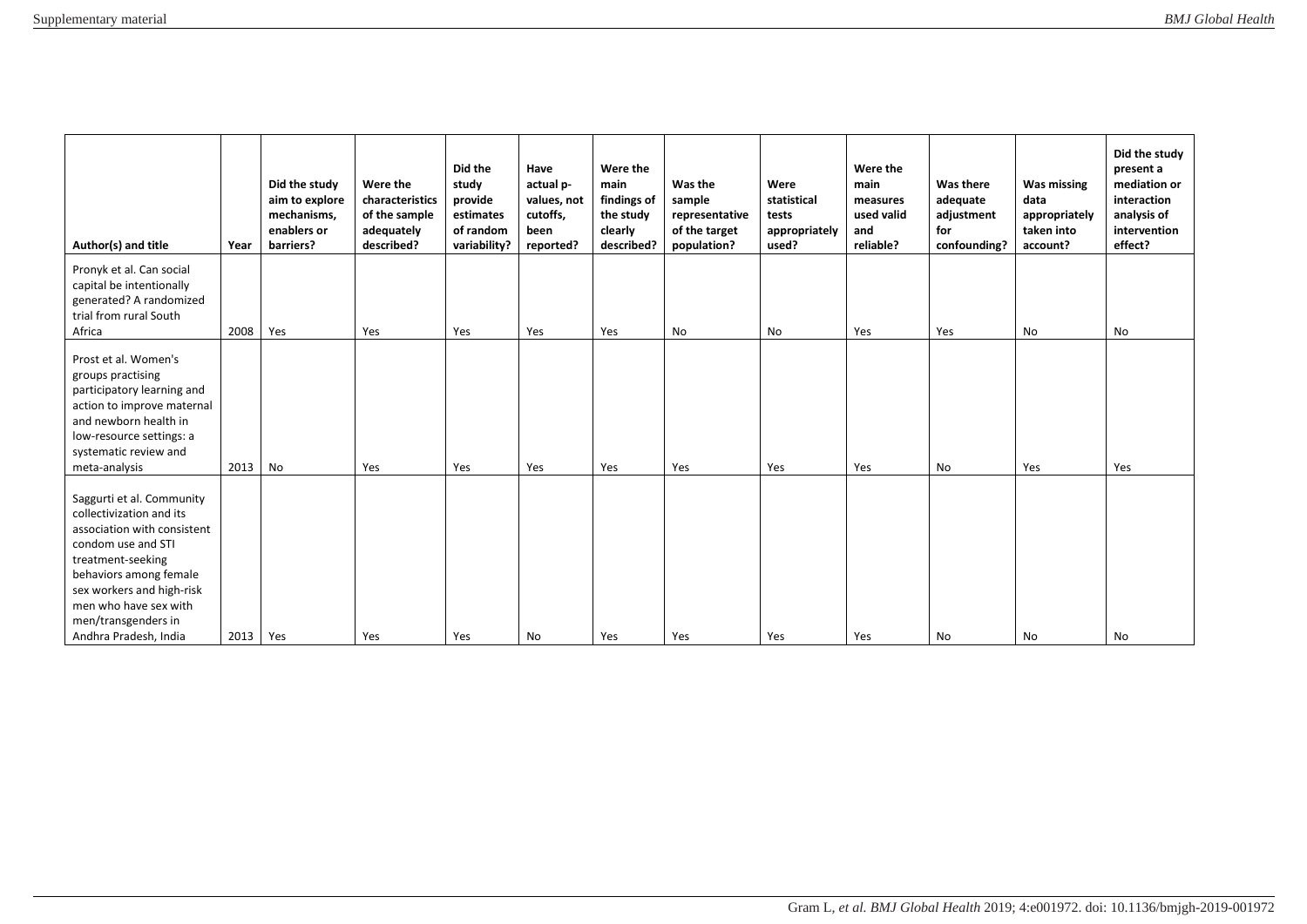| Author(s) and title                                                                                                                                                                                                                 | Year | Did the study<br>aim to explore<br>mechanisms,<br>enablers or<br>barriers? | Were the<br>characteristics<br>of the sample<br>adequately<br>described? | Did the<br>study<br>provide<br>estimates<br>of random<br>variability? | Have<br>actual p-<br>values, not<br>cutoffs,<br>been<br>reported? | Were the<br>main<br>findings of<br>the study<br>clearly<br>described? | Was the<br>sample<br>representative<br>of the target<br>population? | Were<br>statistical<br>tests<br>appropriately<br>used? | Were the<br>main<br>measures<br>used valid<br>and<br>reliable? | Was there<br>adequate<br>adjustment<br>for<br>confounding? | Was missing<br>data<br>appropriately<br>taken into<br>account? | Did the study<br>present a<br>mediation or<br>interaction<br>analysis of<br>intervention<br>effect? |
|-------------------------------------------------------------------------------------------------------------------------------------------------------------------------------------------------------------------------------------|------|----------------------------------------------------------------------------|--------------------------------------------------------------------------|-----------------------------------------------------------------------|-------------------------------------------------------------------|-----------------------------------------------------------------------|---------------------------------------------------------------------|--------------------------------------------------------|----------------------------------------------------------------|------------------------------------------------------------|----------------------------------------------------------------|-----------------------------------------------------------------------------------------------------|
| Saggurti et al. Effect of<br>health intervention<br>integration within<br>women's self-help groups<br>on collectivization and<br>healthy practices around<br>reproductive, maternal,<br>neonatal and child health<br>in rural India | 2013 | No                                                                         | Yes                                                                      | Yes                                                                   | Yes                                                               | Yes                                                                   | Yes                                                                 | Yes                                                    | Unclear                                                        | Partially                                                  | Yes                                                            | No                                                                                                  |
| Saha et al. Effect of<br>combining a health<br>program with a<br>microfinance-based self-<br>help group on health<br>behaviors and outcomes                                                                                         | 2015 | No                                                                         | Yes                                                                      | Yes                                                                   | No                                                                | Yes                                                                   | Unclear                                                             | Yes                                                    | Yes                                                            | Partially                                                  | No                                                             | No                                                                                                  |
| Saha, Annear and Pathak.<br>The effect of Self-Help<br>Groups on access to<br>maternal health services:<br>evidence from rural India                                                                                                | 2013 | No                                                                         | Yes                                                                      | Yes                                                                   | No                                                                | Yes                                                                   | Yes                                                                 | Yes                                                    | Yes                                                            | Partially                                                  | No                                                             | No                                                                                                  |
| Shaikh et al. Empowering<br>communities and<br>strengthening systems to<br>improve transgender<br>health: outcomes from the<br>Pehchan programme in<br>India                                                                        | 2016 | No                                                                         | Yes                                                                      | No                                                                    | <b>No</b>                                                         | Yes                                                                   | Yes                                                                 | No                                                     | No                                                             | No                                                         | No                                                             | No                                                                                                  |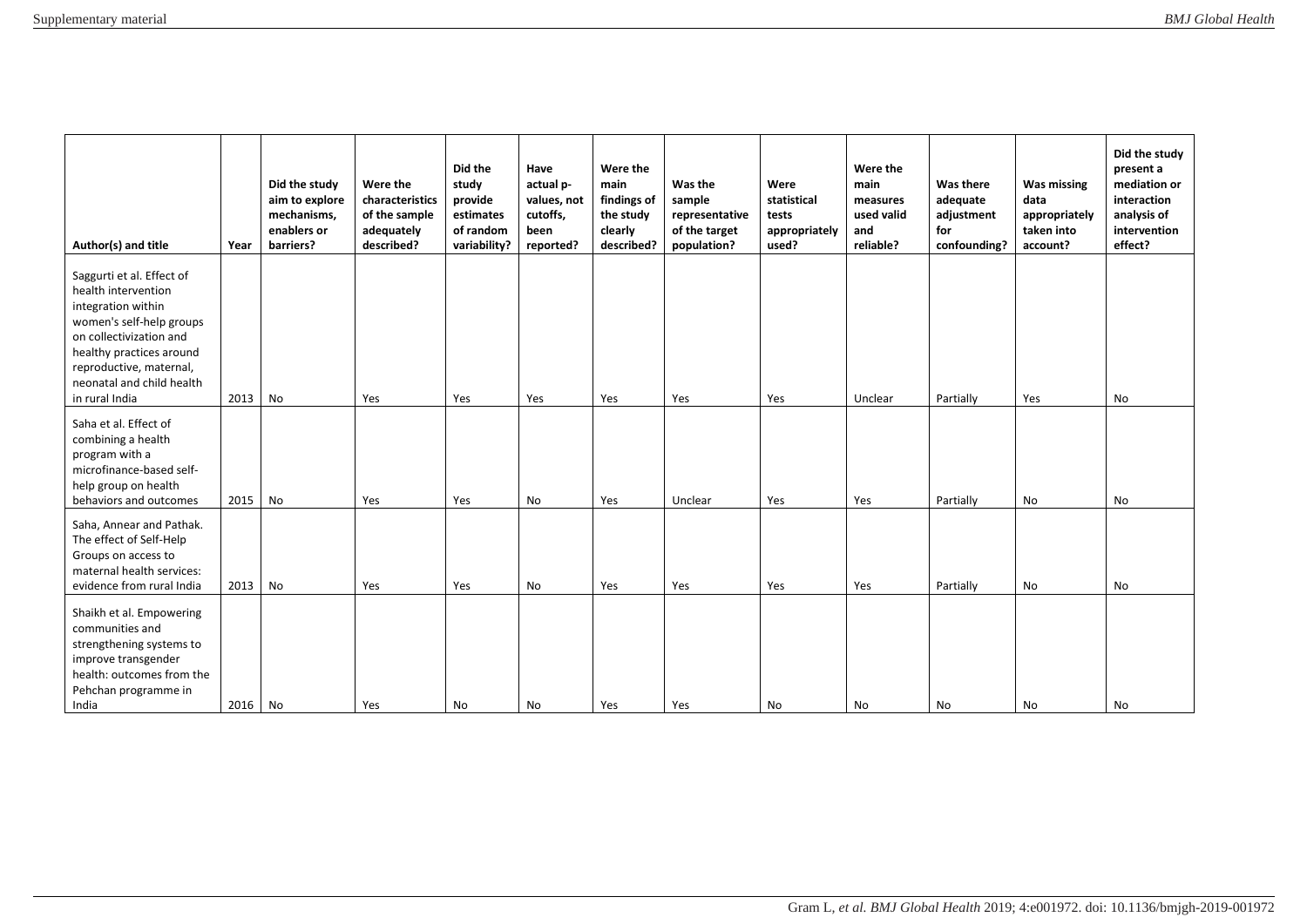| Author(s) and title                                                                                                                                                                                                  | Year | Did the study<br>aim to explore<br>mechanisms,<br>enablers or<br>barriers? | Were the<br>characteristics<br>of the sample<br>adequately<br>described? | Did the<br>study<br>provide<br>estimates<br>of random<br>variability? | Have<br>actual p-<br>values, not<br>cutoffs,<br>been<br>reported? | Were the<br>main<br>findings of<br>the study<br>clearly<br>described? | Was the<br>sample<br>representative<br>of the target<br>population? | Were<br>statistical<br>tests<br>appropriately<br>used? | Were the<br>main<br>measures<br>used valid<br>and<br>reliable? | Was there<br>adequate<br>adjustment<br>for<br>confounding? | <b>Was missing</b><br>data<br>appropriately<br>taken into<br>account? | Did the study<br>present a<br>mediation or<br>interaction<br>analysis of<br>intervention<br>effect? |
|----------------------------------------------------------------------------------------------------------------------------------------------------------------------------------------------------------------------|------|----------------------------------------------------------------------------|--------------------------------------------------------------------------|-----------------------------------------------------------------------|-------------------------------------------------------------------|-----------------------------------------------------------------------|---------------------------------------------------------------------|--------------------------------------------------------|----------------------------------------------------------------|------------------------------------------------------------|-----------------------------------------------------------------------|-----------------------------------------------------------------------------------------------------|
| Vejella et al. Community<br>Collectivization and<br>Consistent Condom Use<br>Among Female Sex<br>Workers in Southern India:<br><b>Evidence from Two Rounds</b><br>of Behavioral Tracking<br>Surveys                  | 2016 | Yes                                                                        | Yes                                                                      | Yes                                                                   | Yes                                                               | Yes                                                                   | Yes                                                                 | Yes                                                    | Yes                                                            | No                                                         | No                                                                    | No                                                                                                  |
| Wilner et al. Effective<br>delivery of social and<br>behavior change<br>communication through a<br>Care Group model in a<br>supplementary feeding<br>program                                                         | 2017 | No                                                                         | No                                                                       | No                                                                    | No                                                                | No                                                                    | Unclear                                                             | No                                                     | No                                                             | No                                                         | No                                                                    | No                                                                                                  |
| Beattie et al. Community<br>Mobilization and<br><b>Empowerment of Female</b><br>Sex Workers in Karnataka<br>State, South India:<br>Associations With HIV and<br><b>Sexually Transmitted</b><br><b>Infection Risk</b> | 2014 | Yes                                                                        | Yes                                                                      | Yes                                                                   | Yes                                                               | Yes                                                                   | Yes                                                                 | Yes                                                    | Yes                                                            | No                                                         | No                                                                    | Yes                                                                                                 |
| Chakravarthy et al.<br>Community mobilisation<br>programme for female sex<br>workers in coastal Andhra<br>Pradesh, India: processes<br>and their effects                                                             | 2012 | Yes                                                                        | No                                                                       | No                                                                    | Yes                                                               | Yes                                                                   | Unclear                                                             | Yes                                                    | Yes                                                            | No                                                         | No                                                                    | No                                                                                                  |